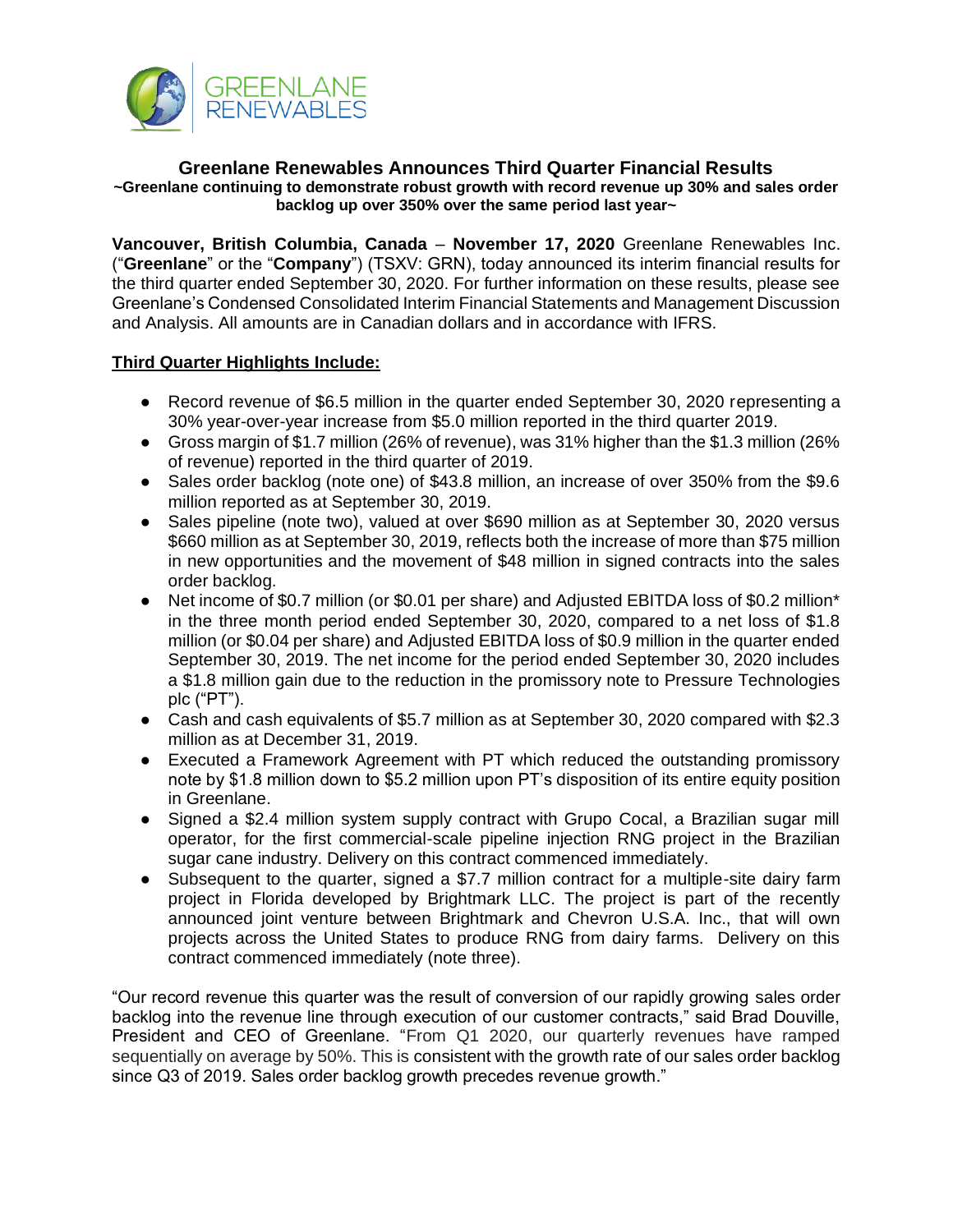"Our sales pipeline, which feeds our sales order backlog, currently stands at over \$690 million and continues to expand year-over-year, which provides more evidence of a growing global focus on the low-carbon energy transition. We've been able to achieve these milestones through the hard work of the Greenlane team and the support of our trusted supply chain partners around the world."

"We continue to have success converting opportunities into contract wins, as our sales order backlog has grown. Our signed agreement with the SWEN Impact Fund for Transition announced during the quarter puts Greenlane in an enviable and unique position in the European market, and we remain optimistic on a strong finish to 2020 as we started off the fourth quarter with a new repeat-customer system supply contract for a Brightmark RNG project in Florida. Chevron's joint venture with Brightmark further demonstrates the increasing pull by the oil majors to secure attractive RNG offtake in the market including making the necessary project investments. With visibility to more than 180 project opportunities globally, proposed or proceeding, Greenlane remains well positioned to capture a growing share of the RNG value chain as a leading technology and solutions provider."

The Company's revenues are largely derived from a relatively small number of large biogas upgrader orders accounted for on a stage of completion basis over typically a nine to eighteenmonth period. Timing of new contract awards varies due to customer-related factors such as finalizing technical specifications and securing project funding, permits and RNG off-take and feedstock agreements. Some projects have built-in pause periods to allow customers to complete concurrent activities such as civil work. As a result, the Company's revenue varies from month to month and quarter-to-quarter.

### **The Market Outlook**

While uncertainty remains with respect to the COVID-19 pandemic and its ongoing impact on global economies, the energy transition is here to stay and will play a meaningful and growing part in countries' efforts to stimulate their economies while tackling climate change and moving toward a decarbonized future.

The European Union recently released its Methane Strategy, which recognizes the pivotal role of biogas and biomethane in accelerating the reduction of methane emissions from agriculture in Europe and achieving climate-neutrality by 2050. Capturing the methane from agricultural waste, which it estimates is responsible for over half of methane emissions within the Union, not only will play a fundamental role in decarbonizing Europe but will also provide a boost to struggling rural development through the production of biogas and RNG.

Commercial vehicle fleets continue to announce the switch to RNG as an alternative to diesel fuel. According to NGV America and the Coalition for Renewable Natural Gas, in the United States and Canada there are 110 RNG production facilities in operation, 40 under construction and 58 in development and RNG use as a transportation fuel has grown at a 30% compound annual growth rate over the five year period from 2015 through 2019 to reach 39% of all on-road fuel used in natural gas vehicles.

Global oil and gas supermajors are rapidly moving to adopt decarbonization strategies and increase renewable and low carbon energy sources within their respective portfolios, including RNG. Earlier in 2020, Royal Dutch Shell, BP and Total all announced their respective net zero by 2050 ambitions. In July 2020, Shell entered into an agreement with Denmark's Nature Energy to buy RNG, described as the largest deal of its kind, to provide a range of lower-carbon energy choices for its customers across Europe. In September 2020, BP provided a deep dive on its net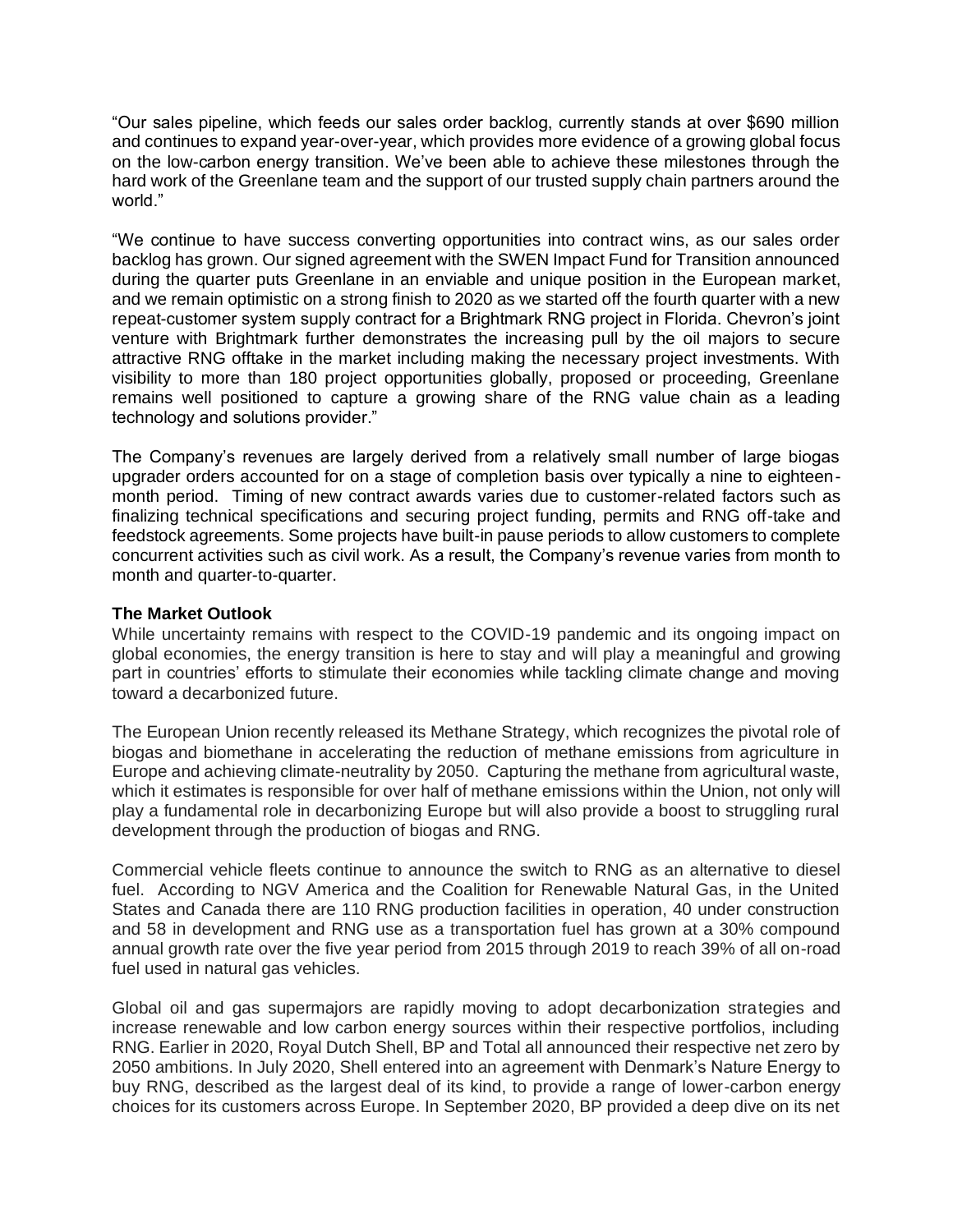zero by 2050 strategy to the investment community, which highlighted that BP is already one of the largest suppliers of RNG to the US transportation sector through its Mavrix joint venture with Aria Energy and supply agreement with Clean Energy Fuels Corp, and that in June 2020 Mavrix agreed to its first dairy manure development with three farms in the Central Valley of California. According to the European Biogas Association, in September 2020 Total S.A revealed a new global business unit dedicated to biogas and biomethane production. In July 2020, Chevron announced its Adopt-a-Port initiative, partnering with Clean Energy Fuels, that provides truck operators serving the ports of Los Angeles and Long Beach with clean, carbon-negative RNG. In October 2020, Chevron announced the formation of a joint venture with Brightmark LLC to own projects across the United States to produce RNG from dairy farms where Chevron will purchase the RNG from these projects and market the volumes for use in vehicles operating on compressed natural gas.

## **Conference Call**

The public is invited to listen to the conference call in real time by telephone. To access the conference call by telephone, please dial: 1-800-319-4610 (Canada & USA toll-free) or 604-638- 5340. Callers should dial in 5-10 minutes prior to the scheduled start time and ask to join the Greenlane Renewables conference call.

Shortly after the conference call, the replay will be archived on the Greenlane Renewables website and replay will be available in streaming audio and a downloadable MP3 file.

## **NON-IFRS FINANCIAL MEASURES**

Management evaluates the Company's performance using a variety of measures, including "Adjusted EBITDA" and "sales order backlog". The non-IFRS measures should not be considered as an alternative to or more meaningful than revenue or net loss. These measures do not have a standardized meaning prescribed by IFRS and therefore they may not be comparable to similarly titled measures presented by other publicly traded companies and should not be construed as an alternative to other financial measures determined in accordance with IFRS. The Company believes these non-GAAP financial measures provide useful information to both management and investors in measuring the financial performance and financial condition of the Company. Management uses these and other non-IFRS financial measures to exclude the impact of certain expenses and income that must be recognized under IFRS when analyzing consolidated underlying operating performance, as the excluded items are not necessarily reflective of the Company's underlying operating performance and make comparisons of underlying financial performance between periods difficult. From time to time, the Company may exclude additional items if it believes doing so would result in a more effective analysis of underlying operating performance. The exclusion of certain items does not imply that they are non-recurring.

\*Reconciliation of net loss to Adjusted EBITDA loss

|                   | Three months ended<br>September 30, 2020<br>\$'000s | Three months ended<br>September 30, 2019<br>\$'000s |
|-------------------|-----------------------------------------------------|-----------------------------------------------------|
| Net income (loss) | 743                                                 | (1,750)                                             |
| Add back:         |                                                     |                                                     |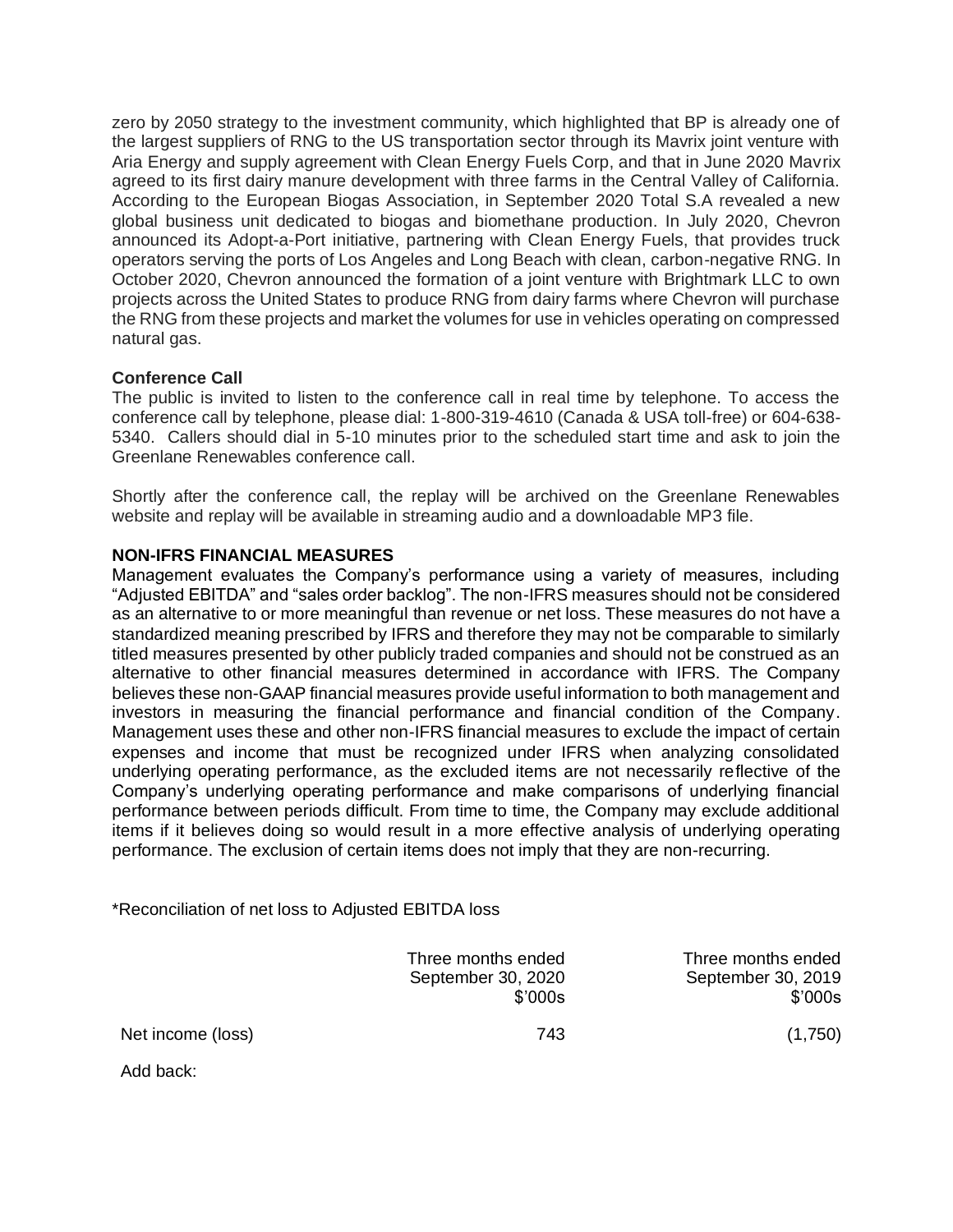| <b>Adjusted EBITDA loss</b>                  | (199)   | (860) |
|----------------------------------------------|---------|-------|
| <b>Transaction costs</b>                     |         | 350   |
| Change in fair value of special<br>warrants  |         | (249) |
| Foreign exchange loss                        | 199     | 15    |
| Gain on extinguishment of<br>promissory note | (1,777) |       |
| Finance expense                              | 101     | 198   |
| Depreciation and amortization                | 383     | 361   |
| Share based compensation                     | 152     | 215   |

Note one - Sales order backlog refers to the balance of unrecognized revenue from contracted projects, where such revenue is recognized over time as completion of projects progress.

Note two - Greenlane maintains a sales pipeline of prospective projects that it updates regularly based on quote activity to ensure that it is reflective of sales opportunities that can convert into orders within approximately a rolling 24 month time horizon. Not all of these potential projects will proceed or proceed within the expected timeframe and not all of the projects that do proceed will be awarded to Greenlane. Additions to the amount in the sales pipeline come from situations where the Company provides a quote on a prospective project and reductions to the sales pipeline arise when the Company loses a prospective project to a competitor, a project does not proceed or, where a quote in the pipeline is converted to Greenlane's sales order backlog.

Note three - The sales order backlog of \$43.8 million disclosed for the quarter ended September 30, 2020 includes the \$7.7 million Brightmark contract announced in early October.

All filings related to the third quarter ended September 30, 2020 are available on SEDAR at [www.sedar.com.](http://www.sedar.com/)

#### **About Greenlane Renewables**

Greenlane is cleaning up two of the largest and most difficult-to-decarbonize sectors of the global energy system: the natural gas grid and the transportation sector. As a leading global provider of biogas upgrading systems, Greenlane's solutions create clean, low-carbon renewable natural gas (RNG), suitable for injection into the natural gas grid and for direct use as vehicle fuel. Our systems, marketed and sold under the Greenlane Biogas™ brand, remove impurities and separate carbon dioxide from biomethane in the raw biogas created from organic waste at landfills, wastewater treatment plants, farms and food waste facilities. With multiple core technologies, more than 110 systems deployed in 18 countries and counting, and 30+ years' experience, Greenlane finds the right solution, whatever the specific project requirements. Whether we're working with waste producers, gas utilities, or project developers, we're doing